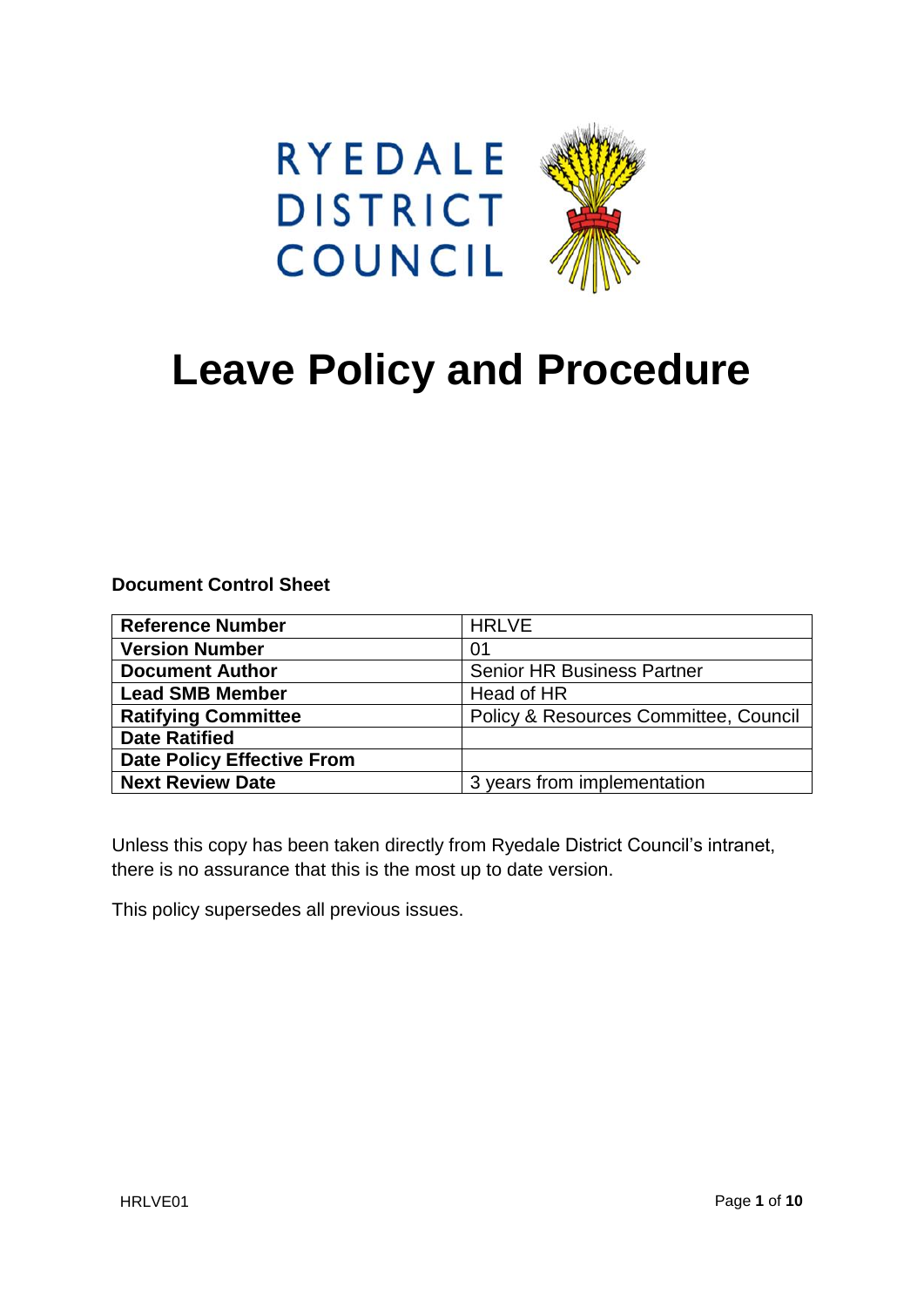# **Table of Contents**

| <b>Section</b> | <b>Title</b>                                     | Page |
|----------------|--------------------------------------------------|------|
| 1              | Purpose and Scope                                |      |
| $\overline{2}$ | <b>Annual Leave</b>                              |      |
| 3              | <b>Outstanding Annual Leave</b>                  |      |
| 4              | Carry Over and Untaken Leave                     |      |
| 5              | Annual Leave and Long Term Sickness Absence      |      |
| 6              | <b>Continuous Service</b>                        |      |
| $\overline{7}$ | Continuous Service - Other Organisations         |      |
| 8              | <b>Bank Holiday Entitlement</b>                  |      |
| 9              | <b>Flexitime Leave</b>                           |      |
| 10             | Time Off In Lieu (TOIL)                          |      |
| 11             | <b>Credited Medical Appointments</b>             |      |
|                | Routine GP, Dental and Optician Appointments     |      |
|                | <b>Fertility Treatment</b>                       |      |
|                | <b>Gender Reassignment</b>                       |      |
|                | <b>Antenatal Appointments</b>                    |      |
| 12             | <b>Other Paid Leave</b>                          |      |
|                | <b>Compassionate Leave</b>                       |      |
|                | <b>Public Service</b>                            |      |
|                | <b>Jury Service</b>                              |      |
|                | Attending Court as a Witness                     |      |
|                | <b>Election Duties</b>                           |      |
|                | Service in Non-regular Forces or Army Reserve    |      |
|                | <b>Study and Exam Leave</b>                      |      |
|                | <b>Interview Leave</b>                           |      |
| 13             | <b>Unpaid Leave</b>                              |      |
|                | Dependents Leave                                 |      |
|                | <b>Emergency/Special Leave</b>                   |      |
|                | Religious Festivals, Holidays and Cultural Needs |      |
| 14             | <b>Buying and Selling Leave</b>                  |      |
| 15             | <b>Strike/Industrial Action</b>                  |      |
| 16             | <b>Adverse Weather Conditions</b>                |      |
| 17             | <b>Family Related Leave</b>                      |      |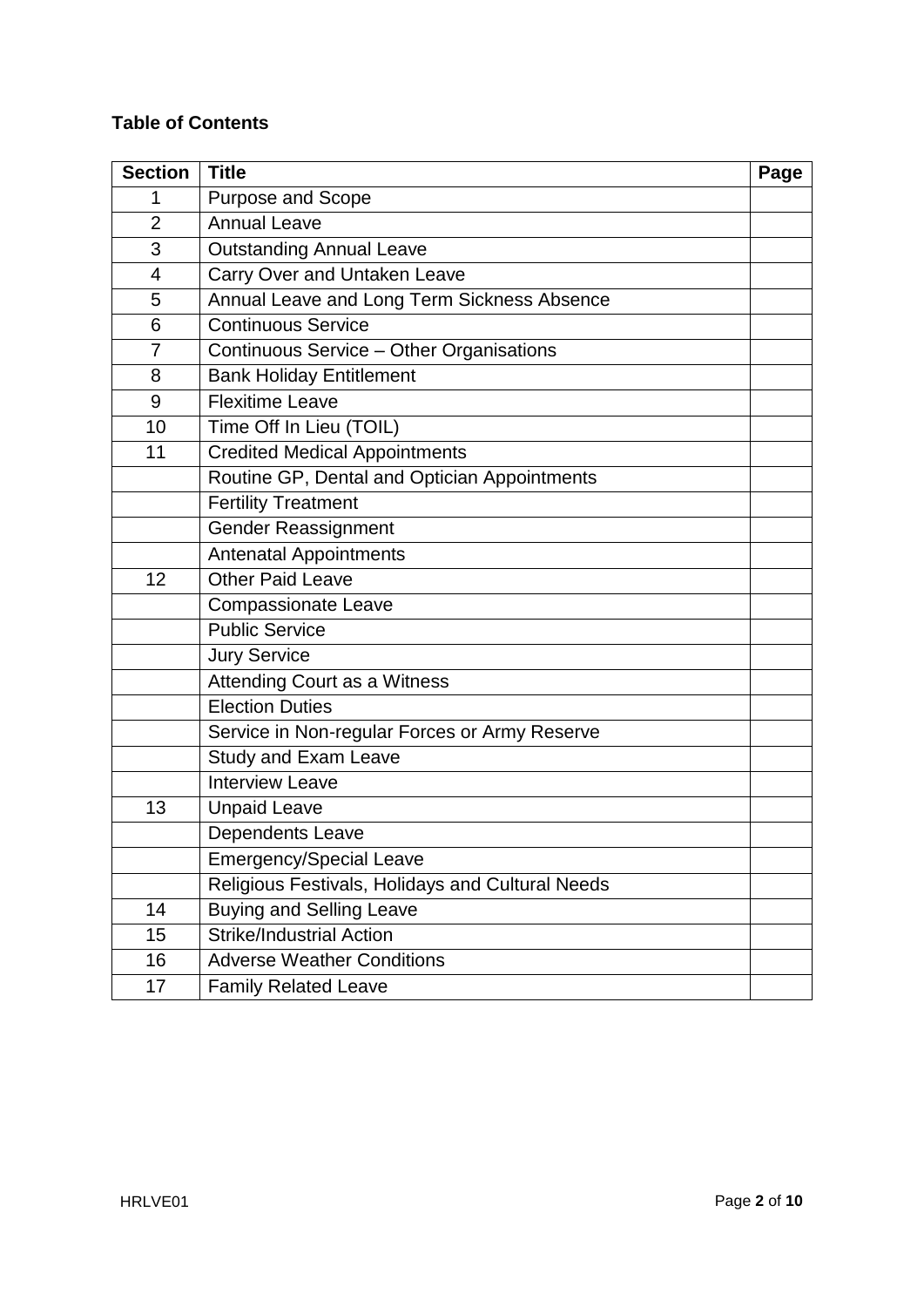# **1. Purpose and Scope**

1.1. This policy applies to all employees of Ryedale District Council on NJC terms and conditions, however excludes those on Chief Officer terms and conditions.

## **2. Annual Leave**

2.1 The annual leave year runs from 1 April to 31 March. Your annual leave is calculated on your length of continuous service in local government, as determined below.

| <b>Leave Entitlement/Period of Continued Service</b> |          |  |
|------------------------------------------------------|----------|--|
| 0-5 Years                                            | 5+ Years |  |
| 25 Days                                              | 30 Days  |  |

- 2.2 Statutory holiday entitlement is 28 days including public/bank holidays. This equates to 5.6 weeks for someone working five days a week. Ryedale District Council offer an additional 5 days leave entitlement from the point at which employment commences. If you work part time, your annual leave and bank holiday entitlement, will be calculated on a pro-rata basis.
- 2.3 Entitlement accrues from the first day of employment and takes account of relevant continuous local government service, as per the NJC Green Book.
- 2.4 Annual leave is bookable via MyView. Leave is not approved until confirmation of authorisation has been received from your line manager, and as such employees are advised not to book vacations where there will be a financial commitment until the approval process has been confirmed.

# **3. Outstanding Annual Leave**

- 3.1 Where an employee leaves the employment of the council, staff will be expected to take all of their apportioned annual leave entitlement during their notice period, up to their date of leaving, to be agreed with their line manager. Payment for untaken leave would not normally be permitted and will only be sanctioned with agreement from SMB under exceptional circumstances.
- 3.2 Where an employee has taken in excess of their annual leave entitlement at their date of leaving then this will be recovered from their final salary payment. It is the line manager's responsibility to notify ESS of this in the leavers form.
- 3.3 For full time employees the calculation will be based on 1 / 5th of a week's pay for each day. For part time employees then the calculation will be based on the number of hours outstanding.

## **4. Carry over and untaken Annual Leave**

4.1 It is the responsibility of the employee to request leave and obtain approval from their line manager as far in advance as possible. Managers will try to accommodate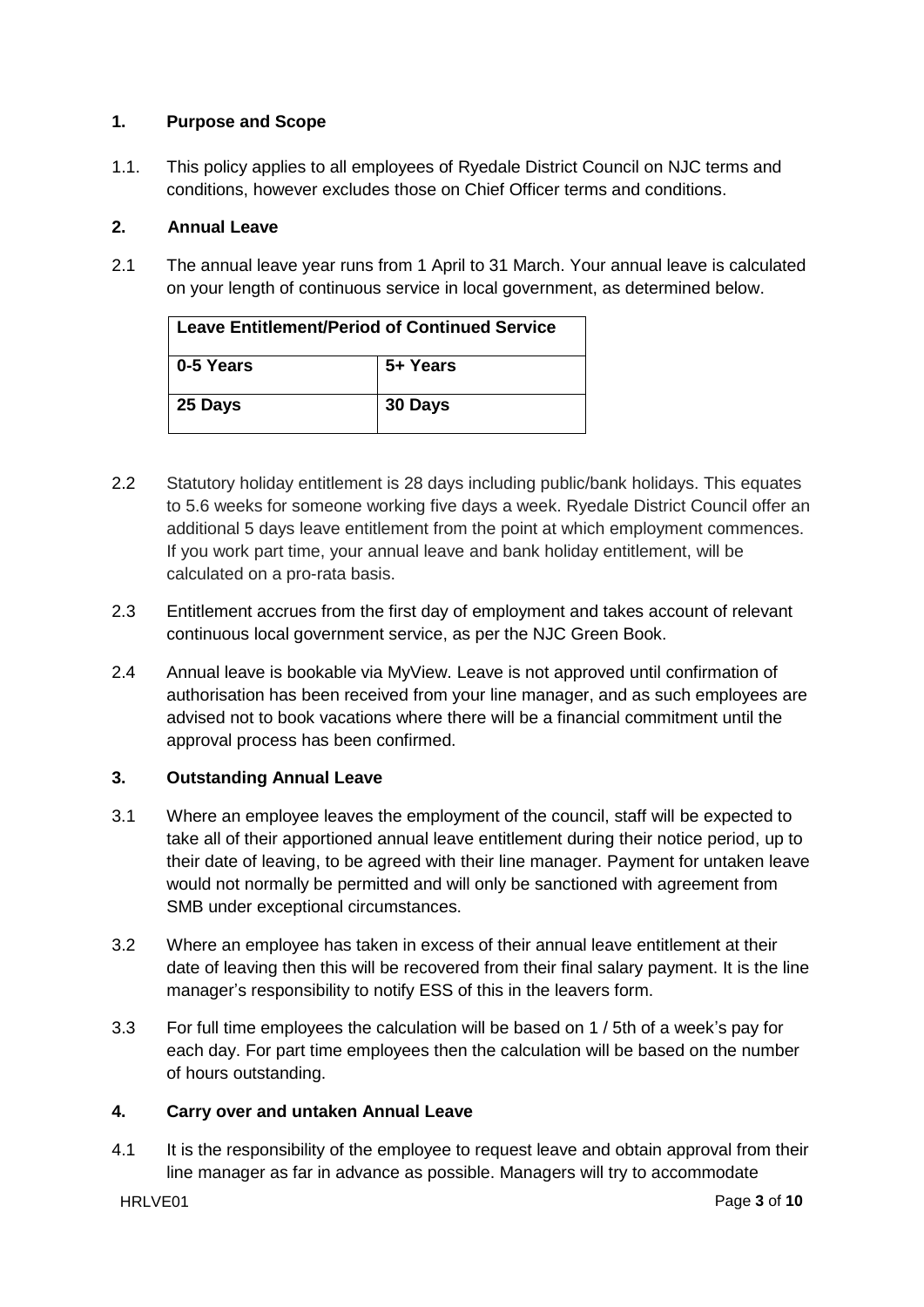individual's needs and commitments outside of work wherever possible. However, leave may not be approved where it cannot be accommodated for business reasons.

- 4.2 It is the responsibility of all line managers to regularly review and monitor the utilisation of annual leave for each member of their team throughout the year, to ensure the requirement to carry over leave into the next year is avoided or, where this is not practicable, kept to a minimum.
- 4.3 In exceptional circumstances, if an employee is unable to take all of their leave in the current leave they can, with the agreement of their line manager and Head of Service authorisation, carry over a maximum of five day's annual leave (pro rata for part time employees) to the next leave year. Annual leave cannot be rolled up, year on year, and it is a requirement that any additional leave is taken before  $31<sup>st</sup>$  May within the current leave year in order to manage annual leave effectively.
- 4.4 In exceptional circumstances, where the demands of the service do not allow for carry-over of annual leave or when, due to an employee leaving the council or where an employee's contract has been terminated, it is not possible for them to take the leave to which they are entitled, it is possible for the line manager to seek approval for payment in lieu of untaken annual leave. Approval can only be authorised by a Head of Service after discussion with HR.
- 4.5 Payment in lieu of untaken annual leave is restricted to a maximum of 5 days leave, pro rata for part time employees. In this instance all employees must have taken the statutory minimum holidays (20 days) plus 8 bank holidays.
- 4.6 Any requests approved under 4.3, 4.4 and 4.5 will be reported to SMB as part of standard reporting.

# **5. Annual Leave and Long Term Sickness Absence**

5.1 Annual leave accrues at the normal rate during periods of absence from work relating to sickness absence. For further details, please consult the Absence Management Policy.

## **6. Continuous Service**

- 6.1 Entitlements to annual leave, maternity pay, sick pay entitlements and redundancy pay are calculated on continuous service (service that is unbroken). This includes continuous previous service with any public authority to which the [Redundancy](http://www.legislation.gov.uk/uksi/1999/2277/schedule/1/made)  [Payments \(Continuity of Employment in Local Government, etc.\) \(Modifications\)](http://www.legislation.gov.uk/uksi/1999/2277/schedule/1/made)  [Order 1999](http://www.legislation.gov.uk/uksi/1999/2277/schedule/1/made) applies. Continuous service is broken when:
	- The employee has previously received a redundancy payment from one of the organisations listed in the Order;
	- There was a break between jobs of over seven days (running from Sunday to Saturday) which was not as a result of redundancy;
	- That due to redundancy, the employee had a break of over four weeks between jobs with organisations listed in the Order (even if they were not eligible for a redundancy payment). Please consult HR for further advice.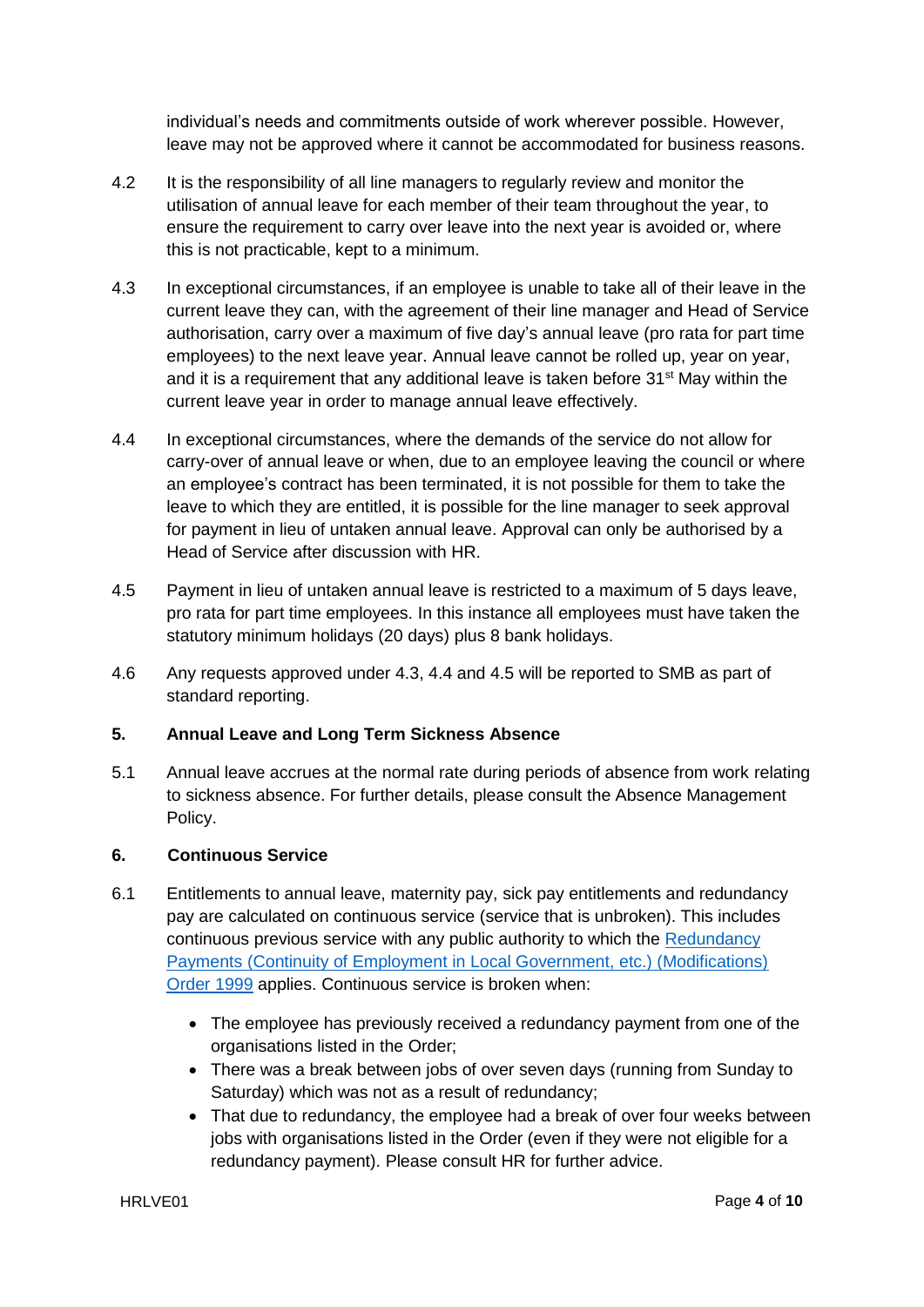6.2 For employees who complete 5 years' service their annual leave enhancement will increase on a pro-rata basis from the date of the service anniversary.

# **7. Continuous Service - Other Organisations**

7.1 Where an employee has joined Ryedale District Council from one of the named discretionary organisations to those public bodies covered under the Redundancy Payments (Continuity of Employment in Local Government etc.) (Modification) Order 1999 and amendments, and their service is unbroken there is a discretionary provision to have this service recognised as continuous for the purposes of leave entitlements where the service is relevant to the role within the council and / or it would be in the best interests of the service for recruitment and retention purposes. Such recognition would be entirely at the discretion of Ryedale District Council as agreed by SMB.

# **8. Bank Holiday Entitlement**

8.1 All employees are entitled to public holidays as paid leave and for part-time employees this is a pro-rata calculation:

> **New Year's Day** - 1 January (or first normal working day thereafter) **Good Friday** - Friday immediately before Easter Sunday **Easter Monday** - Monday immediately after Easter Sunday **May Day** - first Monday in May **Spring or Whitsuntide -** last Monday in May **Late Summer / August** - last Monday in August **Christmas Day** - 25 December (or first normal working day thereafter) **Boxing Day** - 26 December (or first normal working day thereafter).

8.2 Public holiday entitlement reflects the public holidays that are scheduled within each 'leave' year, whilst this is typically eight days per year, depending on where Easter falls it could be more or less and will be pro-rata for those on part-time contracts.

# **9. Flexitime Leave**

- 9.1 Grades 1 10 are entitled to work Flexitime, subject to the roles undertake in the organisation and business need.
- 9.2 Flexi leave is subject to prior authorisation and should be recorded on the timesheet.
- 9.2 One full day or two half days flexible leave may be taken in any one calendar month. Line Managers must take care not to approve flexible leave which may result in debit hours in excess of the permitted level of 7 hours 24 at the end of any accounting period.
- 9.3 Please refer to the Flexible Working Policy for further information.

# **10. Time off in Lieu (TOIL)**

HRLVE01 Page 5 of 10 10.1 Time off in Lieu (TOIL) is defined as time taken off to compensate for planned time worked in addition to contracted hours. This should only be worked with prior agreement by the Head of Service. There is no provision for overtime to be paid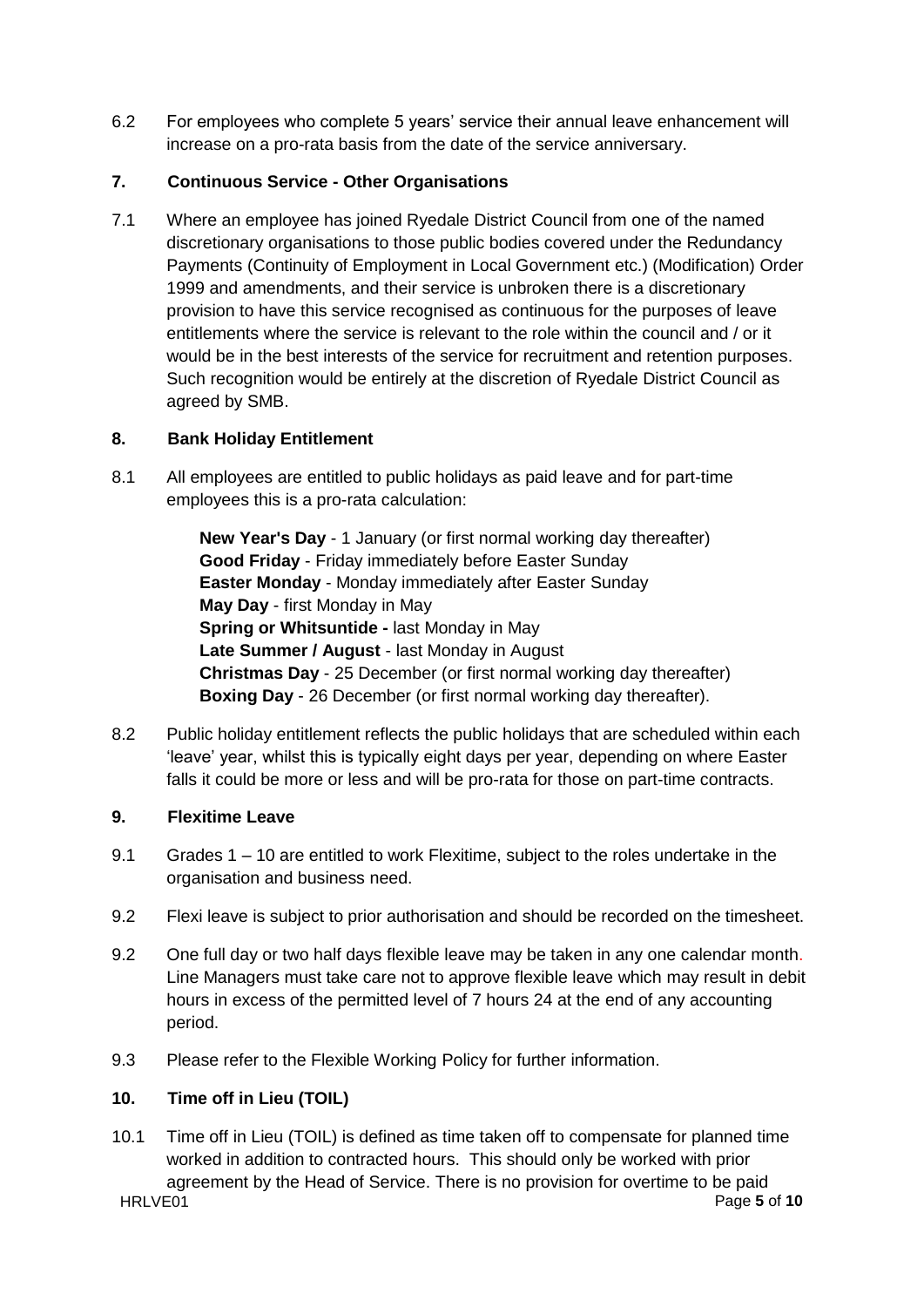under TOIL. Any TOIL time taken back should be agreed in advance with the Line Manager and must be taken within three months of the hours worked. Maximum hours worked should be in conjunction with the Working Time Directive which states that employees should not work more than a 48 hours working week unless an 'opt out' form has been signed and returned to be placed on the employee's personal file.

# **11. Credited Medical Appointments**

Where possible non routine medical appointments, should be made outside of normal working hours, or at the beginning or end of the working day. Where this is not possible, time off with pay will be given for attendance of such appointments for the actual time spent away from work (excluding travel time) up to a maximum of the standard day or part day.

Staff should provide evidence of the appointment upon request.

# **Routine GP, Dental and Optician Appointments**

11.1 Wherever possible the above appointments should be made outside of normal working hours, or at the beginning or end of the working day. Where this is not possible, alternative methods of leave should be taken.

## **Antenatal Appointments**

11.2 Entitlement: All pregnant employees are entitled to paid time off to attend antenatal appointments. Time off for antenatal care should be paid at the employee's normal rate of pay. Antenatal care may include relaxation and parent craft classes, as well as medical examinations related to the pregnancy. The entitlement to paid time off for antenatal appointments applies regardless of the employee's length of service. This paid entitlement is also extended to fathers and partners to attend up to two antenatal appointments. The employer can ask for appointment cards/evidence except for the very first appointment.

## **Fertility Treatment**

- 11.3 Entitlement: Credited medical leave for hospital appointments up to a maximum of ten visits per annum, pro-rata for part-time staff.
- 11.4 Wherever possible, employees should attend fertility clinics/hospital for treatment during their own time and attend work before and after their visit to the fertility clinic. Most fertility clinics work extended hours to provide treatment so employees should be able to make early or late appointments to minimise disruption to their working day.
- 11.5 However, if employees have to attend clinic/hospital visits during work time for consultation and pre-surgery treatment they will receive credit of the actual time taken from their standard working day up to a maximum of ten visits in total per annum, pro-rata for part-time staff. An appointment card/letter must be shown to the line manager.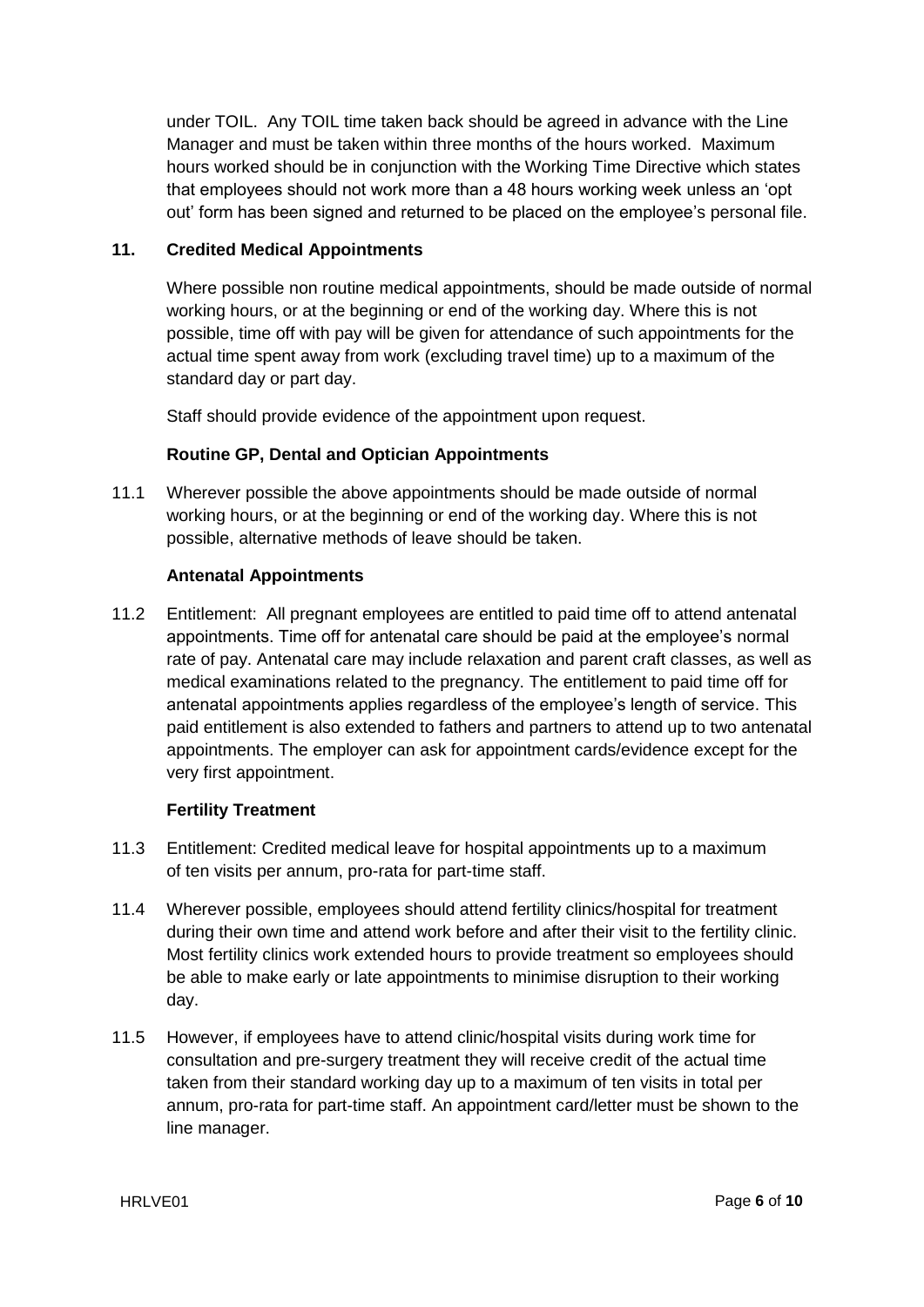11.6 Post-surgery recuperation will be under the provisions of the occupational sickness scheme of Ryedale District Council.

# **Gender Reassignment**

- 11.7 Entitlement:Credited medical leave for hospital appointments up to a maximum of 10 visits per annum, pro-rata for part-time staff. Employee will use their own time for other treatment.
- 11.8 Employees attending hospital visits for consultation and pre-surgery treatment will receive credit of the actual time taken from their standard working day up to a maximum of ten visits in total per annum, pro-rata for part-time staff. An appointment card/letter must be shown to the line manager.
- 11.9 Post-surgery recuperation will be under the provisions of the council occupational sickness scheme.

# **12. Other Paid Leave**

# **Compassionate Leave**

- 12.1 Entitlement: Up to 5 days' paid leave in any one leave year may be approved for attending dependants at a time of serious illness, or for bereavement of a close relative. A close relative is defined as Partner, Spouse, Parent, Grandparent, Child, Grandchild and Sibling. In the case of part-time staff, leave is pro rata.
- 12.2 For all other relatives not included in the definition above other leave arrangements will need to apply e.g. annual leave, flexi-leave or toil.
- 12.3 Should further days be needed, special leave (unpaid) could be requested. Alternatively, flexi-leave, TOIL or annual leave could be used.

## **Public Service**

12.4 Entitlement: A maximum of 12 days' paid leave can be agreed to allow staff to serve on a public body, or to undertake public duties, for example, a magistrate, a justice of the peace, member of a local authority (parish or district council), statutory tribunal, NHS trust, health authority, prison board of visitor, or school governor, service with non-regular forces, retained fire-fighter duties and attending related training. Staff should give as much notice as possible of requests for absence.

## **Jury Service**

HRLVE01 Page **7** of **10** 12.5 Entitlement:Time off with pay is given to employees required to do Jury Service. Salary will be reduced up to a maximum of any loss of earnings which may be claimed (excluding travel and subsistence payments). When an employee is called for jury service the court service issues the employee with a pack which includes a form for the employer to complete relating to earnings. This form may advise that it does not need to be completed if your employer is intending to pay you in full, however please speak to your Line Manager prior to your service as they will need to undertake the necessary administration and advise what you need to do upon completion of the Jury Service. The court service will make a payment to employees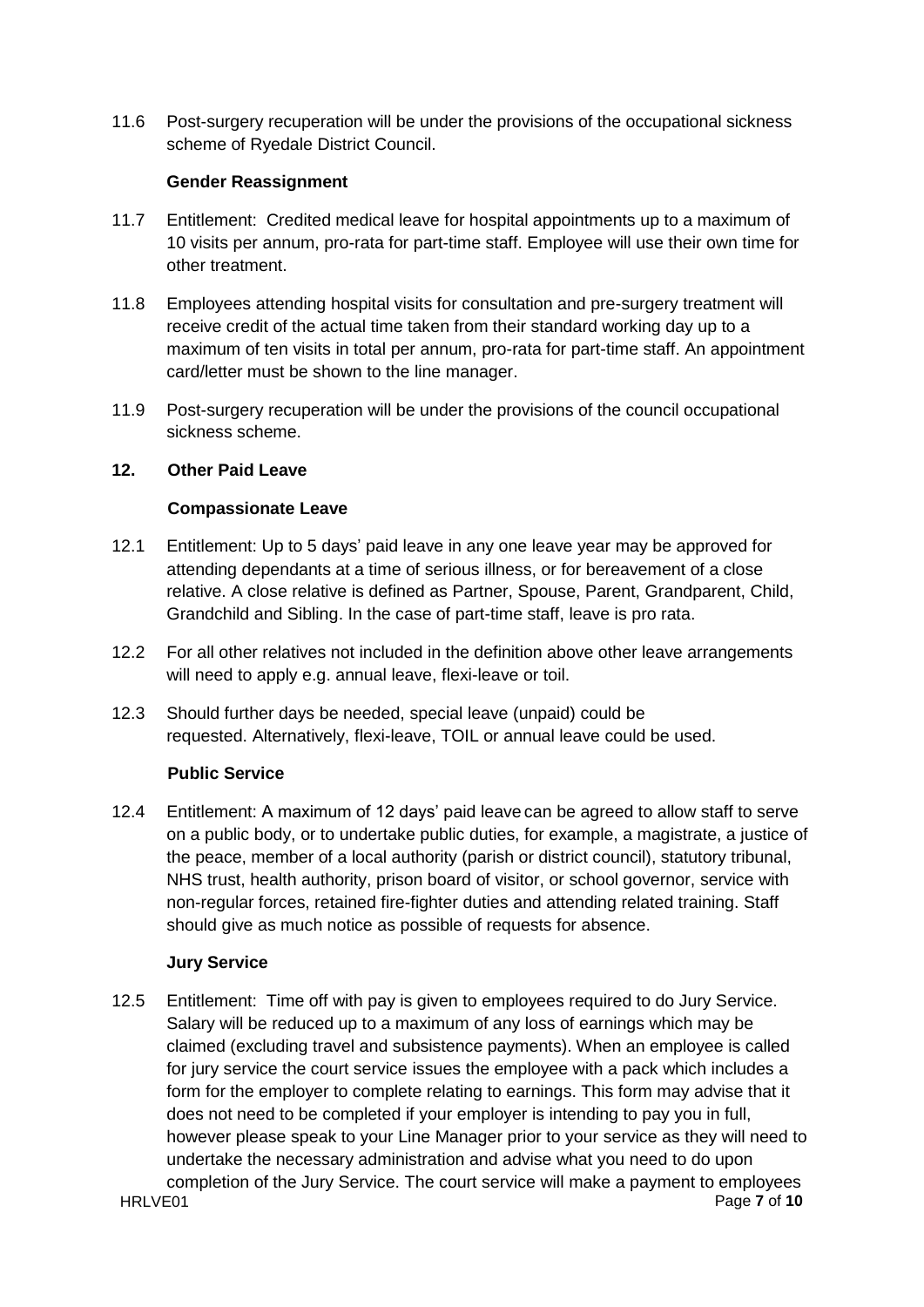for loss of earnings. Following their Jury Service, the employee must send the details of the payment the court has made to their Line Manager. The amount paid will be deducted from the employee's next salary payment.

# **Attending Court as a Witness**

12.6 Entitlement: A maximum of two days' paid leave will be given to anyone requested to attend court as a witness, beyond which the employee can utilise annual leave, flexi leave or unpaid leave. Employees must provide evidence of the request to attend court. Authorisation will be granted subject to business continuity being unaffected.

# **Election Duties**

12.7 Entitlement: Staff who carry out election duties for county, district, parish, or general elections (undertaken in the region) will be paid for these duties by the district body. However, as this is a long day Ryedale District Council will also give the employee paid time off for their normal working day.

## **Service in non-regular forces or Army Reserve**

12.8 Entitlement: Employees who are registered Reservists should notify their employers of this. Ryedale District Council will pay up to 12 working days to attend annual camps and other training events related to military matters.

## **Study and Exam Leave**

12.9 Entitlement: Special leave will be granted for the day on which any examinations which are part of approved courses are taken (including those after normal office hours). In addition, revision leave of up to 5 working days may be granted leading up to the examination date. This entitlement is per academic year.

## **Interview Leave**

12.10 Entitlement: You may be granted leave of absence with pay of a maximum of one day per annum for the purpose of attending an interview for Ryedale District Council or another Local Authority.

# **13. Unpaid Leave**

## **Dependants Leave**

- 13.1 Entitlement: Reasonable time off can be requested when an emergency arises regarding a dependent, for example a child, parent, spouse or other householder. The employees Line Manager should act reasonably when considering such requests.
- 13.2 It is inevitable that emergencies and unforeseen situations involving dependants will arise from time to time. Ryedale District Council would wish to allow the employee enough time to cope with the crisis, e.g. to deal with the immediate care of a child, and to make longer term care arrangements.
- 13.3 Reasons for taking time off in relation to a dependant are broadly defined as: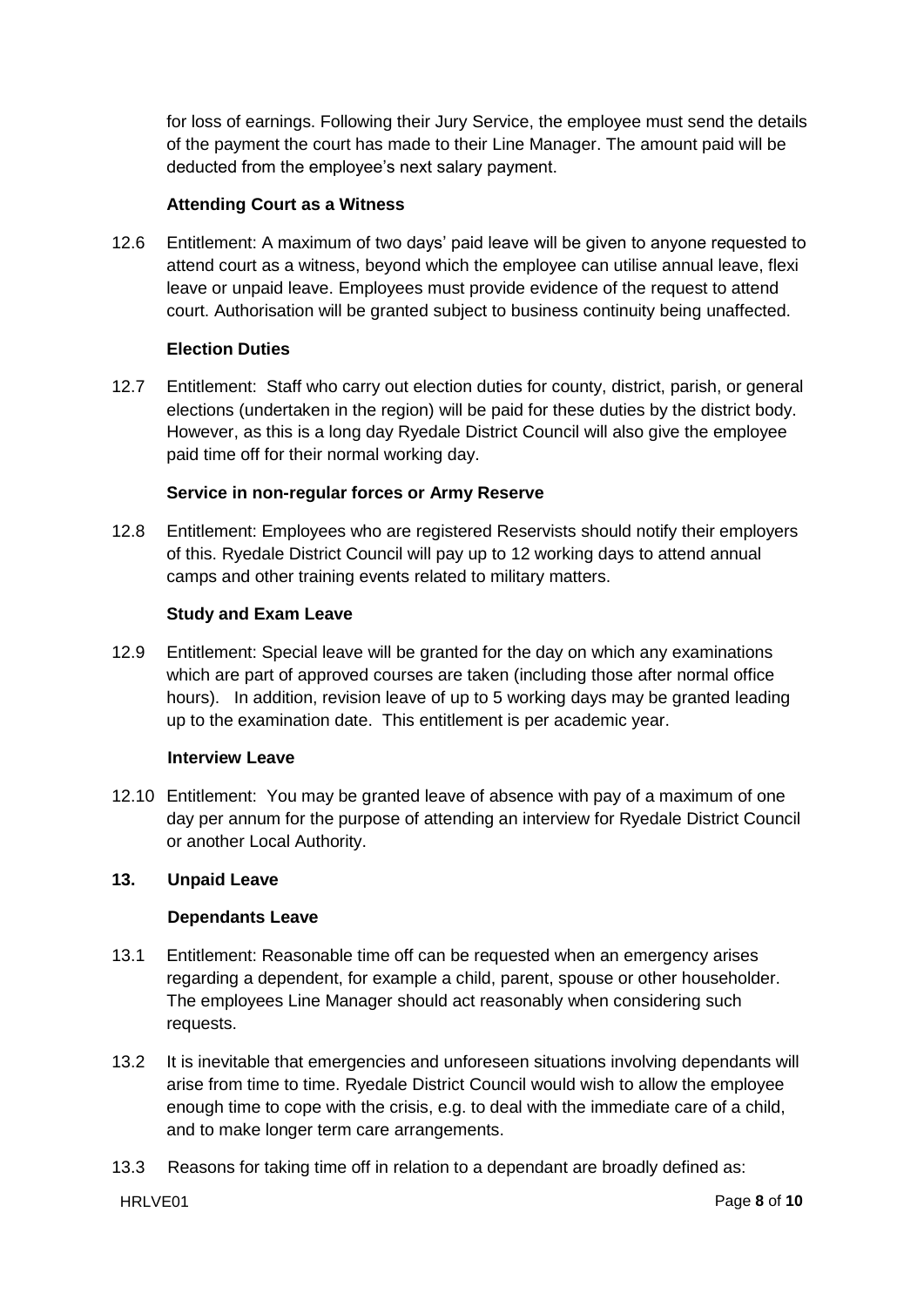- Help a dependant who is ill, has been injured or assaulted, or gives birth
- Arrange care for a dependant who is ill or injured
- Deal with the death of a dependant
- Deal with an incident involving their child during school hours
- 13.4 Time off under the scheme can only be taken in relation to certain needs of a "dependant". A dependant is anyone who, in relation to the employee is: a spouse, a child, a parent, a person who lives in the same household otherwise by reason of being their employee, tenant, lodger or boarder, any person who reasonably relies on the employee to make arrangements for the provision of care.
- 13.5 Staff need to tell their Line Manager the reason for the absence and their expected return date as soon as is reasonably practicable. This need not be in writing.

## **Emergency/Special Leave**

- 13.6 Entitlement: Unpaid leave can be granted to deal with serious home or domestic problems or other unforeseen emergencies, at the manager's discretion. This is a provision for one-off emergency situations and should not be used on a regular, nonemergency basis or where other types of leave may be used i.e. annual, flexi or lieu time. Its main purpose is to give the employee time to deal with the emergency or make arrangements to have it dealt with. This leave should not be longer duration than is necessary to reasonably deal with the particular issue.
- 13.7 This must be approved by your Line Manager and is generally expected to be used for shorter periods of leave.

## **Religious Festivals, Holidays and Cultural Needs**

- 13.8 Many religions have specific days or periods throughout the year that involve additional religious observances for followers. The nature, duration and requirements vary depending upon the holy day or religious festival, and can also vary depending on the personal religious beliefs of an individual.
- 13.9 Employers are under no legal obligation to grant a religious-based request for time off. However, RDC believes it is good practice to accommodate as many of these requests as can be balanced against the needs of the business, but it is also important to ensure that such requests are handled in a tactful and consistent manner. Managers should be aware that whilst showing some consideration to a religious group during holy days and festivals can be beneficial, it is also important not to disproportionately favour that group to the disadvantage of colleagues with different (or no) religious beliefs. Time off should therefore be negotiated with the line manager using annual leave, flexi-leave, unpaid leave or lieu time.

## **14. Buying and Selling Leave**

14.1 Staff can apply to buy or sell additional annual leave and spread the cost across the rest of the leave year. The cost to the employee will be based on their basic salary worked out as 1/5th of a week's pay for each day unpaid leave day taken. This will be